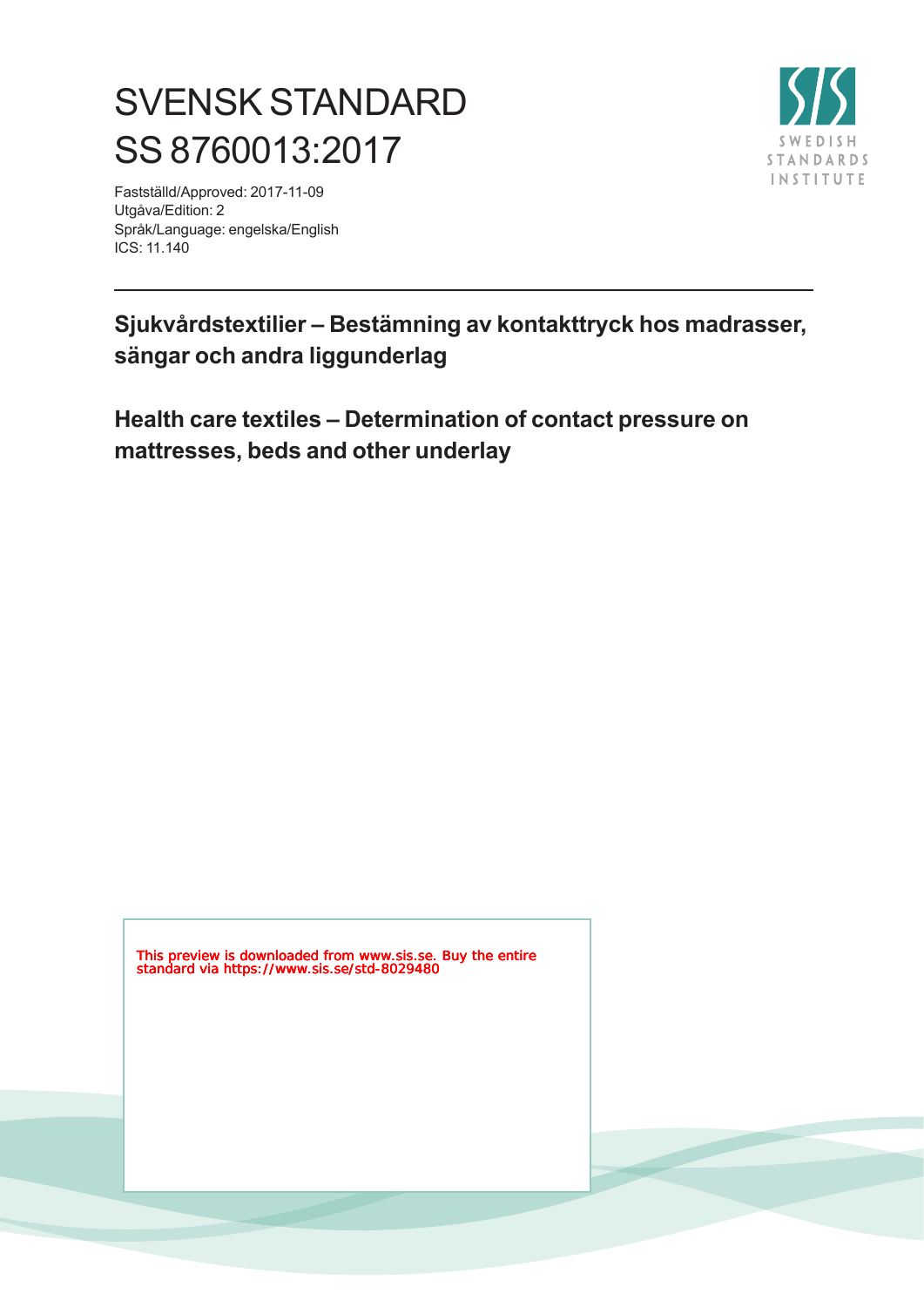## Standarder får världen att fungera

*SIS (Swedish Standards Institute) är en fristående ideell förening med medlemmar från både privat och offentlig sektor. Vi är en del av det europeiska och globala nätverk som utarbetar internationella standarder. Standarder är dokumenterad kunskap utvecklad av framstående aktörer inom industri, näringsliv och samhälle och befrämjar handel över gränser, bidrar till att processer och produkter blir säkrare samt effektiviserar din verksamhet.* 

#### **Delta och påverka**

Som medlem i SIS har du möjlighet att påverka framtida standarder inom ditt område på nationell, europeisk och global nivå. Du får samtidigt tillgång till tidig information om utvecklingen inom din bransch.

#### **Ta del av det färdiga arbetet**

Vi erbjuder våra kunder allt som rör standarder och deras tillämpning. Hos oss kan du köpa alla publikationer du behöver – allt från enskilda standarder, tekniska rapporter och standardpaket till handböcker och onlinetjänster. Genom vår webbtjänst e-nav får du tillgång till ett lättnavigerat bibliotek där alla standarder som är aktuella för ditt företag finns tillgängliga. Standarder och handböcker är källor till kunskap. Vi säljer dem.

#### **Utveckla din kompetens och lyckas bättre i ditt arbete**

Hos SIS kan du gå öppna eller företagsinterna utbildningar kring innehåll och tillämpning av standarder. Genom vår närhet till den internationella utvecklingen och ISO får du rätt kunskap i rätt tid, direkt från källan. Med vår kunskap om standarders möjligheter hjälper vi våra kunder att skapa verklig nytta och lönsamhet i sina verksamheter.

**Vill du veta mer om SIS eller hur standarder kan effektivisera din verksamhet är du välkommen in på www.sis.se eller ta kontakt med oss på tel 08-555 523 00.**

## Standards make the world go round

*SIS (Swedish Standards Institute) is an independent non-profit organisation with members from both the private and public sectors. We are part of the European and global network that draws up international standards. Standards consist of documented knowledge developed by prominent actors within the industry, business world and society. They promote cross-border trade, they help to make processes and products safer and they streamline your organisation.*

#### **Take part and have influence**

As a member of SIS you will have the possibility to participate in standardization activities on national, European and global level. The membership in SIS will give you the opportunity to influence future standards and gain access to early stage information about developments within your field.

#### **Get to know the finished work**

We offer our customers everything in connection with standards and their application. You can purchase all the publications you need from us - everything from individual standards, technical reports and standard packages through to manuals and online services. Our web service e-nav gives you access to an easy-to-navigate library where all standards that are relevant to your company are available. Standards and manuals are sources of knowledge. We sell them.

#### **Increase understanding and improve perception**

With SIS you can undergo either shared or in-house training in the content and application of standards. Thanks to our proximity to international development and ISO you receive the right knowledge at the right time, direct from the source. With our knowledge about the potential of standards, we assist our customers in creating tangible benefit and profitability in their organisations.

**If you want to know more about SIS, or how standards can streamline your organisation, please visit www.sis.se or contact us on phone +46 (0)8-555 523 00**



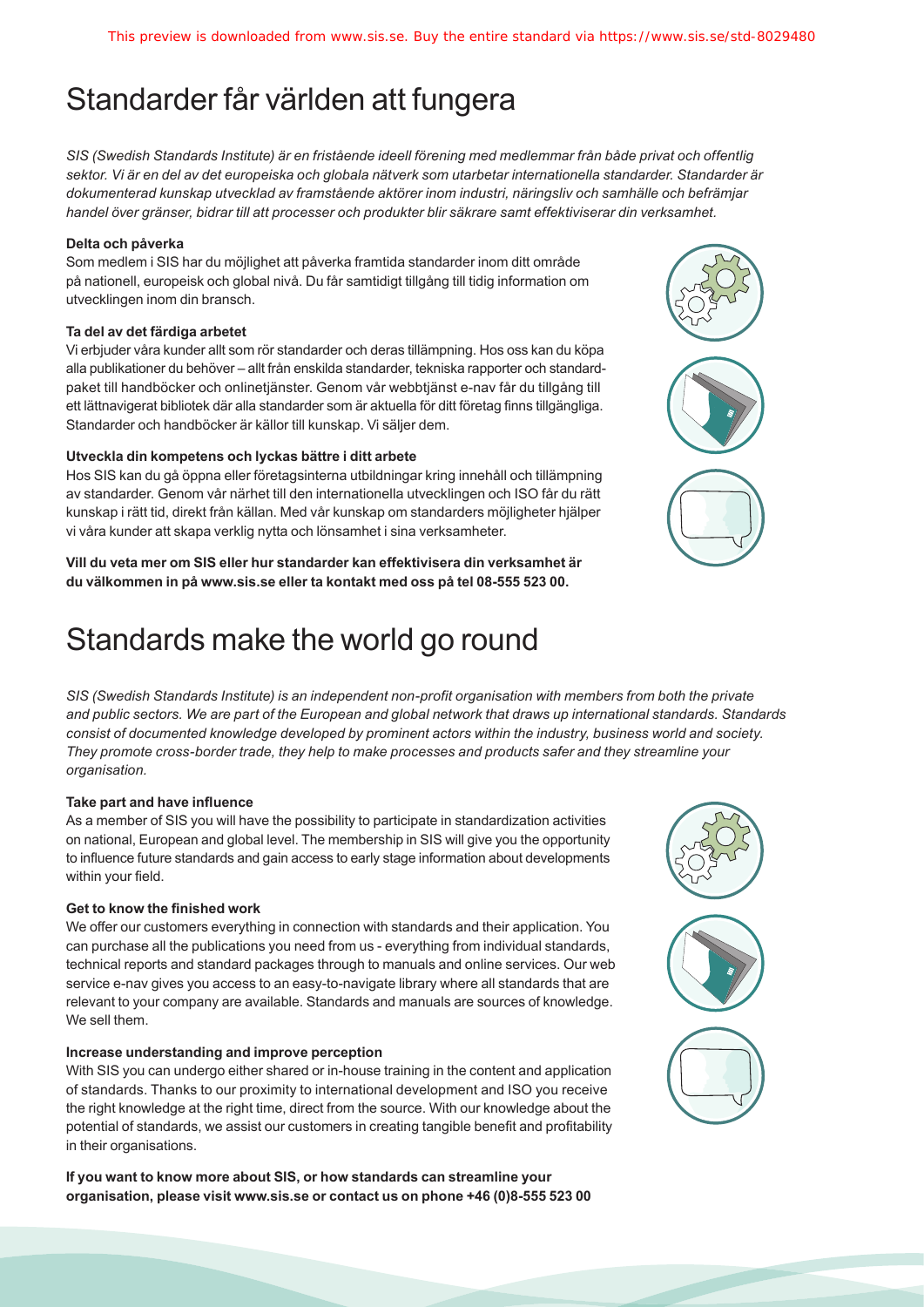Denna standard fastställdes 2017-11-09 som SS 8760013:2017 och har utgivits i svensk språkversion. Detta dokument återger SS 8760013:2017 i engelsk språkversion. De båda språkversionerna gäller parallellt.

Denna standard ersätter SS 8760013:2010, utgåva 1.

This Standard was approved and published 2017-11-09 as SS 8760013:2017 in Swedish. This document contains an English language version of SS 8760013:2017. The two versions are valid in parallel.

This standard supersedes the Swedish Standard SS 8760013:2010, edition 1.

© Copyright/Upphovsrätten till denna produkt tillhör SIS, Swedish Standards Institute, Stockholm, Sverige. Användningen av denna produkt regleras av slutanvändarlicensen som återfinns i denna produkt, se standardens sista sidor.

© Copyright SIS, Swedish Standards Institute, Stockholm, Sweden. All rights reserved. The use of this product is governed by the end-user licence for this product. You will find the licence in the end of this document.

*Upplysningar om sakinnehållet i standarden lämnas av SIS, Swedish Standards Institute, telefon 08-555 520 00. Standarder kan beställas hos SIS som även lämnar allmänna upplysningar om svensk och utländsk standard.*

*Information about the content of the standard is available from the Swedish Standards Institute (SIS), telephone +46 8 555 520 00. Standards may be ordered from SIS, who can also provide general information about Swedish and foreign standards.*

Denna standard är framtagen av kommittén för Trycksårsprevention, SIS/TK 595.

Har du synpunkter på innehållet i den här standarden, vill du delta i ett kommande revideringsarbete eller vara med och ta fram andra standarder inom området? Gå in på www.sis.se - där hittar du mer information.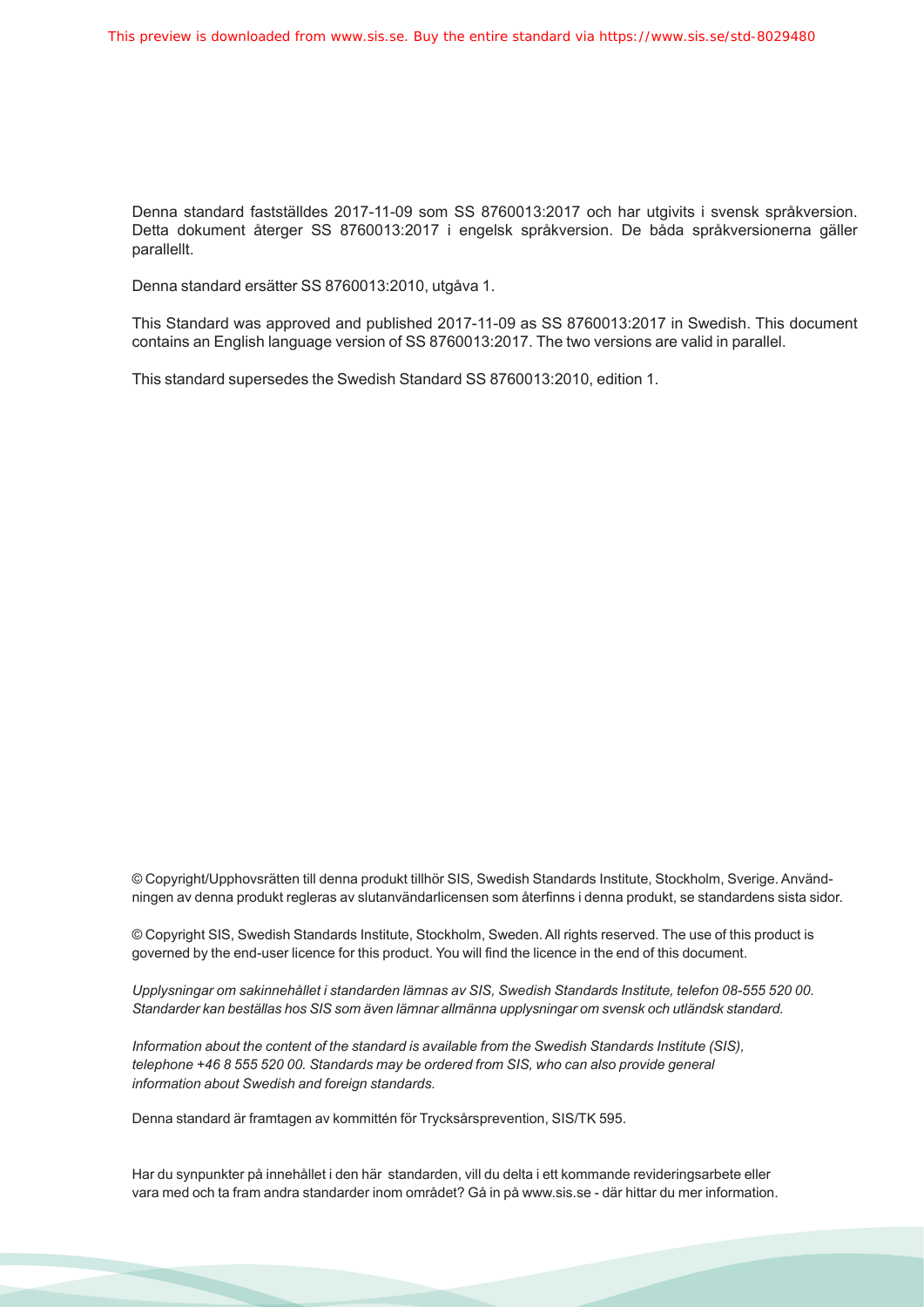This preview is downloaded from www.sis.se. Buy the entire standard via https://www.sis.se/std-8029480

### SS 8760013:2017 (En)

## **Contents**

Page

| $\blacktriangleleft$    |  |  |
|-------------------------|--|--|
| $\mathbf{2}$            |  |  |
| $\mathbf{3}$<br>3.1     |  |  |
| 3.2<br>3.3              |  |  |
| $\overline{\mathbf{4}}$ |  |  |
| 5<br>5.1<br>5.2         |  |  |
| 5.3<br>5.4              |  |  |
| 6<br>6.1<br>6.2         |  |  |
| 7                       |  |  |
|                         |  |  |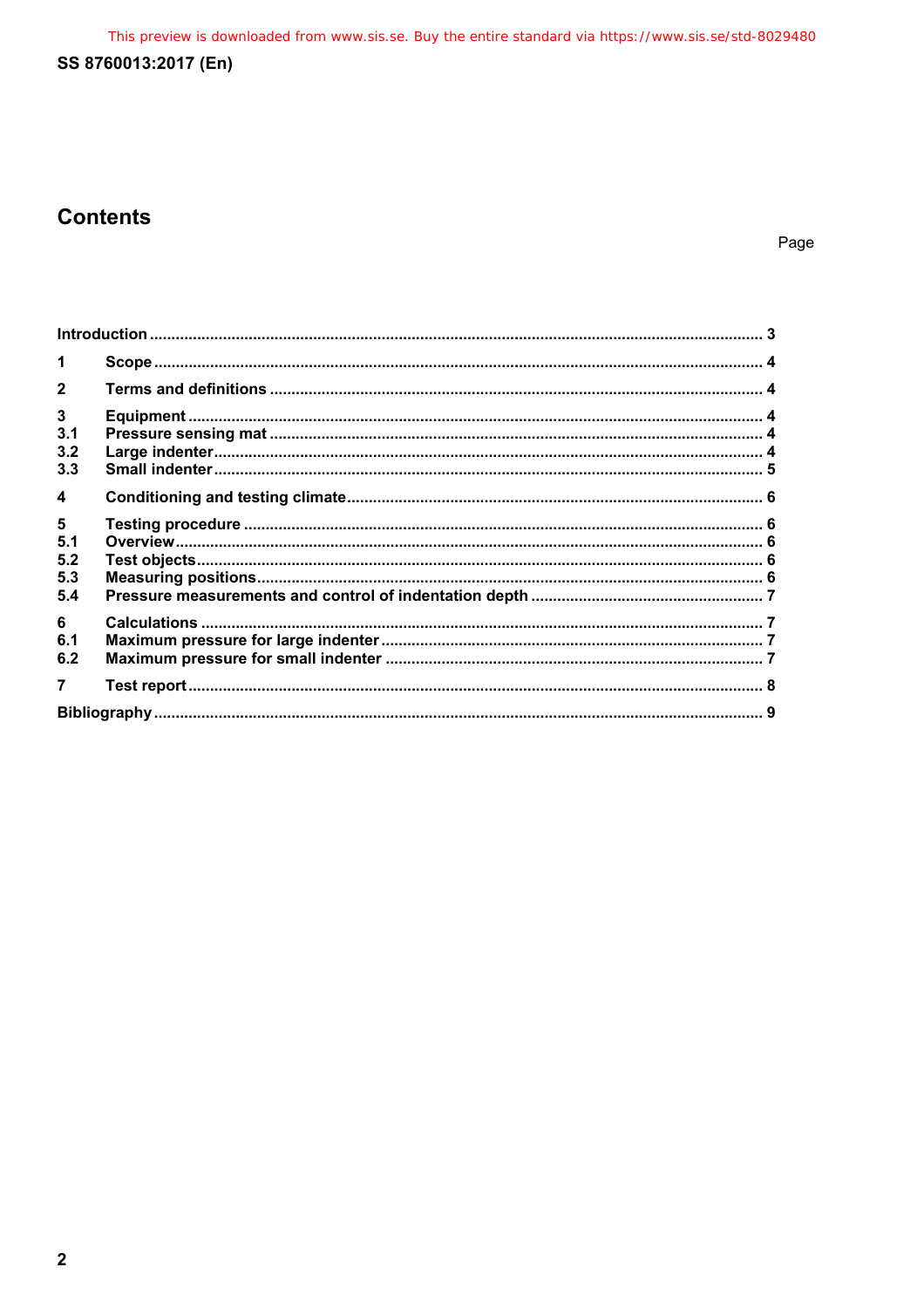### **Introduction**

This standard contains a method for determining the pressure distribution properties of an underlay. This is done by measuring the pressure distribution on the contact surface between the underlay and indenters, which simulate various parts of the human body. The maximum pressure that occurs on a contact surface of this type is affected by the nature of the underlay and is considered to be a good measure of its pressure distribution capabilities. The lower the maximum pressure, the better the pressure distribution capability.

The underlay, as defined in this standard, may comprise one or more components. The test method is based on a simplification of actual conditions (in respect of the geometry of the indenters, for example). This means that the maximum pressures (absolute values) measured may deviate from those occurring in an actual situation, when a person is lying on a bed. The extent of this deviation may vary depending on anthropometrics and the type of mattress, for example. However, measuring according to this method is considered to provide reliable information regarding which of a number of different underlays best distributes the pressure from a human body.

Edition 2 differs from edition 1 due to updating and clarification of the text, plus the addition of an explanatory section for information purposes.

The standard provides no guidance on the selection of mattresses or other types of underlay. Please see SS 8760020 for issues relating to requirements for care mattresses.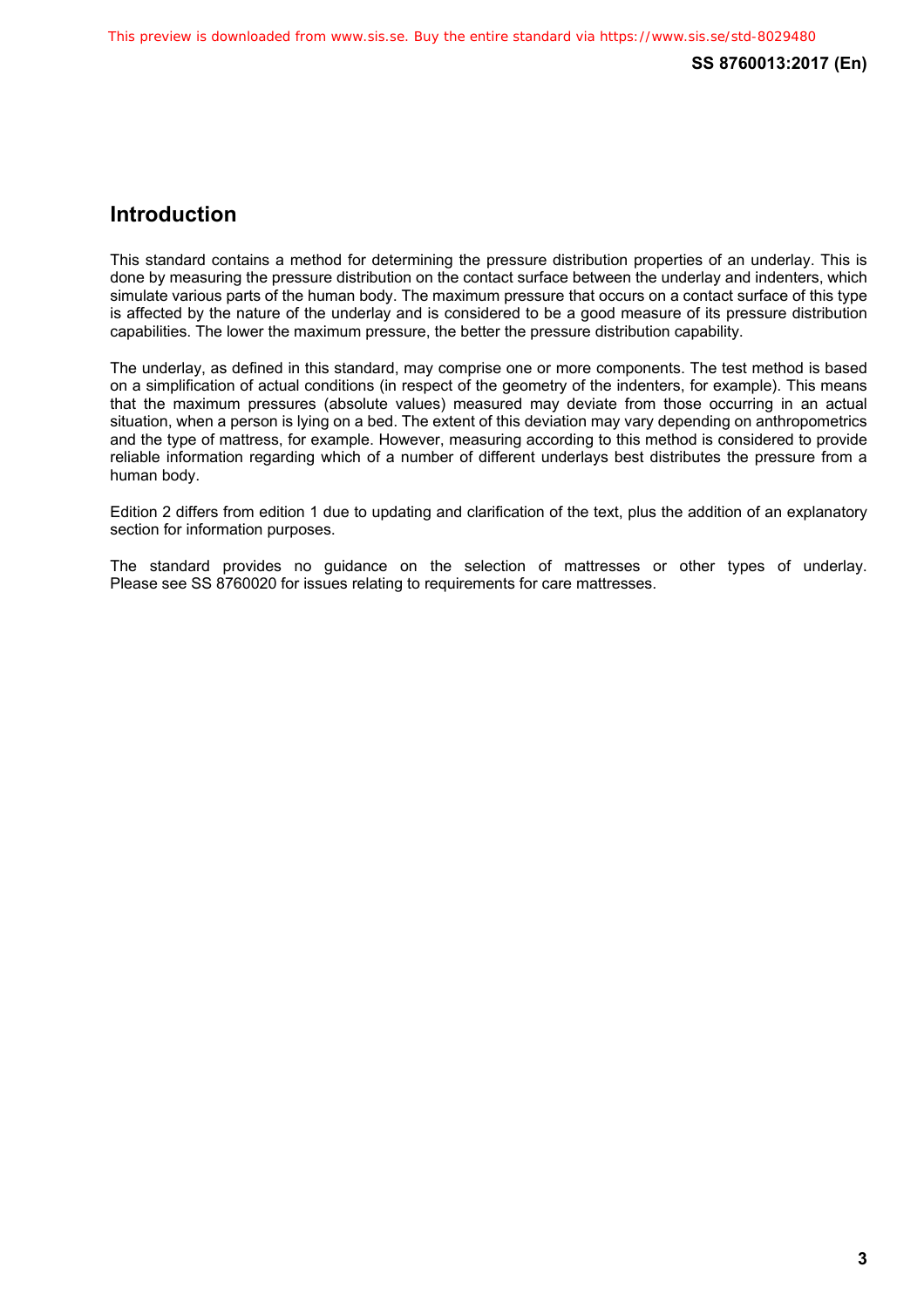#### **SS 8760013:2017 (En)**

### **1 Scope**

This standard describes a method for determining the pressure distribution capability of an underlay by measuring the contact pressure between indenters that simulate various parts of the human body, and the underlay. The underlay may comprise one or more components.

The test method as described in this standard can be used when testing new, used and/or aged underlays.

This test method is not intended for testing air mattresses, water mattresses or similar products.

#### **2 Terms and definitions**

The terms and definitions that follow below are applicable to application of this document.

#### **2.1**

#### **pressure distribution**

pressure variation over a given test area

#### **2.2**

#### **underlay**

one or more separate mattress layers with or without encasing, plus other components that affect the distribution of the pressure

#### **2.3**

#### **pressure sensing mat**

a thin, formable mat with measurement cells distributed over the surface in a grid pattern.

Note 1 to entry Measurement cells record contact pressure

#### **3 Equipment**

#### **3.1 Pressure sensing mat**

The pressure sensing mat shall have an effective measurement area of at least 40 cm × 40 cm.

To achieve sufficiently good dissolution of the distribution of the pressure, individual measurement cells in the pressure sensing mat shall be no larger than 20 mm × 20 mm.

The pressure sensing mat shall come with a unit for collecting measurement values, facilitating measurement at specific times. The unit shall facilitate subsequent evaluation of the pressure values of individual measurement cells.

The pressure sensing mat shall have a measurement accuracy of a maximum of  $\pm$  10 %.

#### **3.2 Large indenter**

A large indenter shall be rigid, smooth and rotationally symmetrical, and superelliptical with a radius *(R*) of 20 cm and height (*H*) of 12 cm.

Note 1: Aluminium is an example of an appropriate material for the indenter.

The shape of the indenter, which is designed to simulate the shape of the back and bottom of an "average" man, can be described mathematically using the following formula: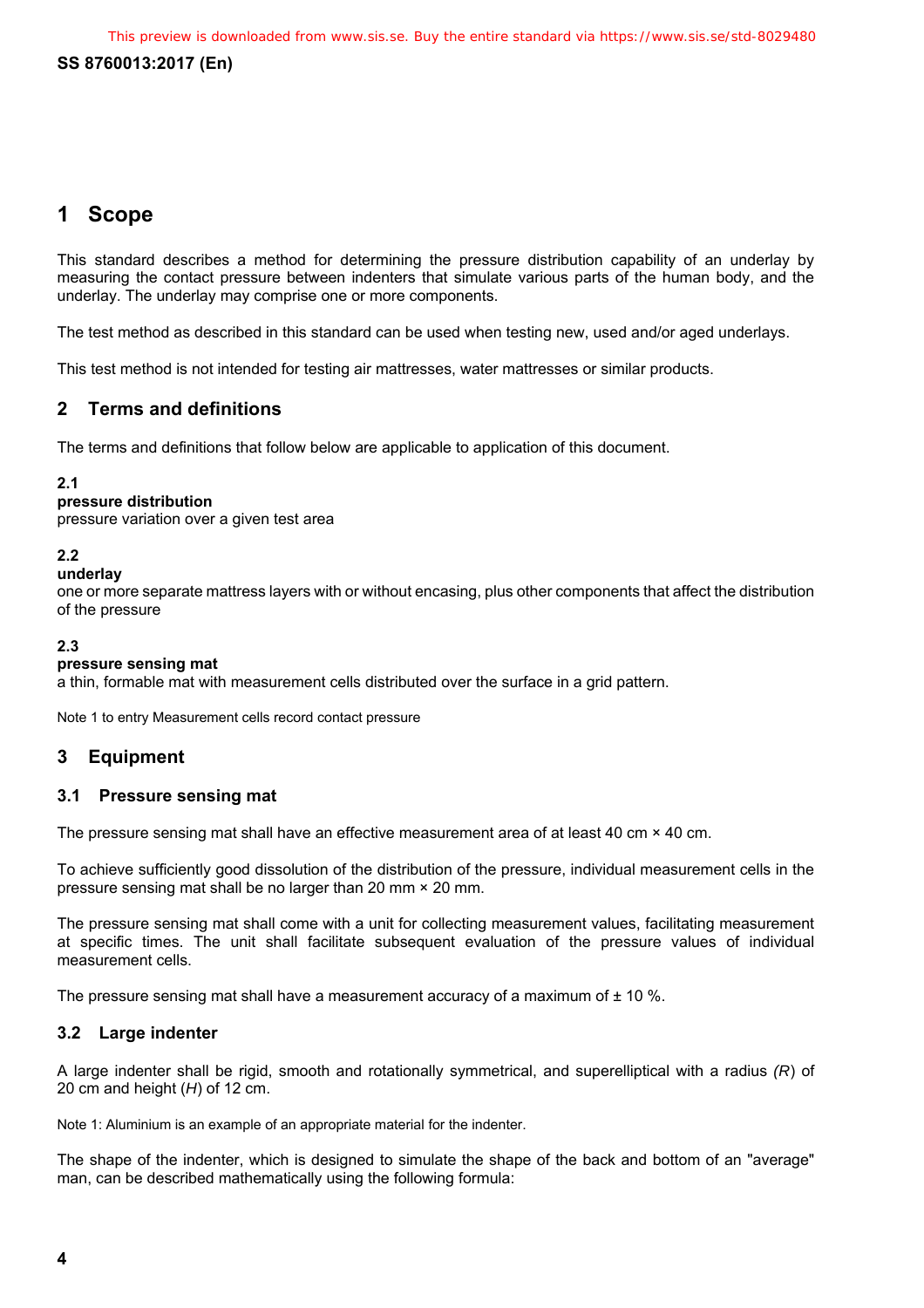**SS 8760013:2017 (En)** 

$$
\frac{X^2}{R^2} + \frac{Y^2}{R^2} + \frac{Z^3}{H^3} = 1
$$

Where *X* and *Y* state the position laterally in cm *Z* states the position vertically in cm.

A large indenter shall, for the loading case normal load, exert a force of (300 ± 5) N when placed on an underlay.

Note 2: Normal load indicates approximately the pressure on a normal foam mattress that is achieved when a person weighing 80 kg to 90 kg is lying on his/her back on the same mattress.

A large indenter shall also be able to exert the force  $(600 \pm 10)$  N when it is placed on an underlay. This load case is referred to as elevated load and shall, for example, simulate the load from heavier individuals when turning, sitting on the bed or lying on their sides.

The indenter shall maintain a temperature of  $(34 \pm 2)$  °C during testing.

#### **3.3 Small indenter**

A small indenter shall be rigid, smooth, rotationally symmetrical, and superelliptical. It shall have a radius *(R*) of 6 cm and height (*H*) of 4.5 cm.

A small indenter shall exert a force of  $(40 \pm 1)$  N when placed on an underlay. This load case shall represent small body parts (knees, elbows and heels) and can be described mathematically using the formula in 3.2.

The indenter shall maintain a temperature of  $(34 \pm 2)$  °C during testing.

Note: Figure 1 shows examples of appropriate indenters.



**Figure 1 – Examples of large and small indenters**